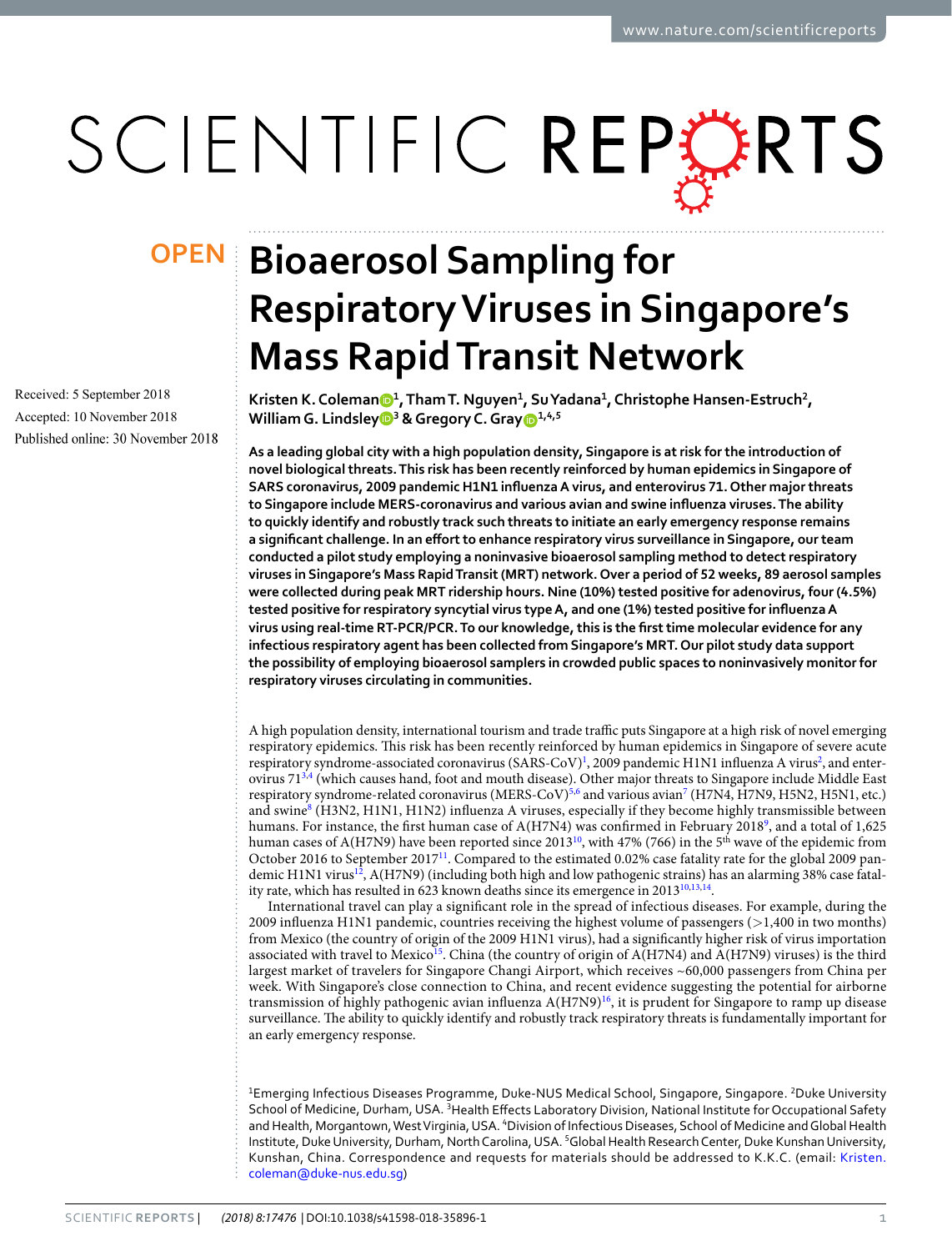<span id="page-1-0"></span>

|                                          | <b>North East MRT Line (Purple)</b> |       | <b>East West MRT Line (Green)</b>               |                                |        |                                                 |  |
|------------------------------------------|-------------------------------------|-------|-------------------------------------------------|--------------------------------|--------|-------------------------------------------------|--|
|                                          | Average                             |       |                                                 | Average                        |        |                                                 |  |
| Virus-positive<br><b>Aerosol Samples</b> | Temperature $(^{\circ}C)$           | RH(%) | <b>Light Intensity</b><br>(lum/m <sup>2</sup> ) | Temperature $(^{\circ}C)$      | RH (%) | <b>Light Intensity</b><br>(lum/m <sup>2</sup> ) |  |
|                                          | 27                                  | 63    | 710.4                                           | 28                             | 63     | 730.7                                           |  |
| Influenza A virus                        | $1(>4 \,\mu m)$                     |       |                                                 | $0^{**}$ (>4 $\mu$ m)          |        |                                                 |  |
| Influenza B virus                        | $\Omega$                            |       |                                                 | $\Omega$                       |        |                                                 |  |
| Adenovirus                               | $6$ ( $>4 \mu m$ ; $\leq 4 \mu m$ ) |       |                                                 | $3 (> 4 \,\mu m)$              |        |                                                 |  |
| Enterovirus                              | $\Omega$                            |       |                                                 | 0                              |        |                                                 |  |
| Coronavirus                              | $\Omega$                            |       |                                                 | $\Omega$                       |        |                                                 |  |
| RSV-A                                    | $2 (>4 \mu m; \leq 4 \mu m)$        |       |                                                 | $2 (>4 \mu m; \leq 4 \mu m)$   |        |                                                 |  |
| RSV-B                                    | $\Omega$                            |       |                                                 | $\Omega$                       |        |                                                 |  |
| Total                                    | $9 (> 4 \mu m; \leq 4 \mu m)$       |       |                                                 | $5 ( > 4 \mu m; \leq 4 \mu m)$ |        |                                                 |  |

Table 1. Virus-positive\* aerosol samples collected from the Singapore MRT, 2017–2018. \*Real-time RT-PCR/ PCR Ct value  $\lt 40$ . \*\*One suspect-positive (Ct value = 41).

To better understand the dynamics of microbes in cities in relation to human health, and to create healthier environments in areas where people frequently visit, researchers have begun studying the microbiome in and around public transportation vehicles<sup>[17](#page-5-16),[18](#page-5-17)</sup>. An international project named MetaSUB<sup>18</sup> was launched to map the microbiome of transit networks in the world's largest cities. Over 50 cities, including Singapore, Boston, Shanghai, Paris, Stockholm, and São Paolo are participating in the project to improve city planning and public health. Although baseline metagenomic maps created from these studies are said to be useful for mitigating bioterrorism and infectious disease outbreaks, most of them focus largely on mapping surface-borne bacterial DNA<sup>17</sup> and neglect to address the threat of weaponized or global catastrophic biological risk-level (GCBR-level) agents, both of which would likely be aerosolized or respiratory-borne RNA viruses<sup>19</sup>.

Bioaerosol studies have demonstrated that concentrations of airborne bacteria in underground subway sys-tems tend to fluctuate seasonally and are linked to human presence and activities<sup>20[,21](#page-5-20)</sup>. Such information demonstrates the possible role of public transportation in disease transmission, but again, only few studies have focused on the existence of airborne *viruses* in public transportation systems[22](#page-5-21)[–25.](#page-5-22) Mathematical models have been developed to assess the risk of airborne and droplet transmission of respiratory viruses in buses, airline cabins and cities<sup>26–[28](#page-5-24)</sup>, and although these simulation data are useful, we have sparse field data to support them. In this study, we sought to monitor for respiratory viruses in Singapore's Mass Rapid Transit (MRT) network, a likely area of virus incursion as well as a pathway for virus transmission. Specifcally, we asked, could noninvasive bioaerosol sampling detect respiratory viruses in Singapore's MRT network?

#### **Results**

Using real-time polymerase chain reaction (PCR) and real-time reverse transcription PCR (RT-PCR), fourteen (16%) of the aerosol samples collected from the Singapore MRT tested positive for one or more respiratory viruses. Nine (64%) of the virus-positive aerosol samples were collected from the North East MRT Line (NEL; Purple) and fve (36%) from the East West MRT Line (EWL; Green). Nine of the virus-positive aerosol samples (64%) tested positive for adenovirus, four (29%) tested positive for RSV-A, and one (7%) tested positive for infuenza A virus. One sample tested positive for both adenovirus and RSV-A. One additional sample with a Ct value of 41 was suspected to be positive for infuenza A virus. Aerosol samples did not test positive for any other target pathogens including infuenza B viruses, enteroviruses, coronaviruses, and RSV-B.

Temperature, relative humidity (RH) and light intensity remained relatively consistent inside the Purple and Green MRT Lines throughout the study, with averages of 27 °C and 28 °C, 63% RH, and 710.4 and 730.7 lum/m<sup>2</sup>, respectively (Table [1](#page-1-0)). There were no significant differences in these environmental conditions on sampling days yielding virus-positive aerosol samples.

Adenovirus-positive droplets ( $>4 \mu m$  in aerodynamic diameter) and droplet nuclei ( $\leq 4 \mu m$  in aerodynamic diameter) were retrieved from six (67%) and four (44%) of the adenovirus-positive samples, respectively. In one instance, adenovirus-positive particles of both size ranges were retrieved from the same sample. RSV-A droplets and droplet nuclei were both retrieved from four (100%) of the RSV-A-positive samples. Only infuenza A virus-positive droplets (not droplet nuclei) were retrieved from the infuenza A virus-positive sample.

Adenovirus-positive samples were collected in January 2018, and February, March, May, June, September and October 2017. RSV-A-positive samples were collected in February 2017, and the infuenza A virus-positive sample was collected in September 2017. The additional sample that was suspected to be positive for influenza A virus was collected in November 2017. See Table [2](#page-2-0) for a monthly summary of PCR-positive aerosol samples.

Attempts to culture and subtype adenovirus and influenza A virus from PCR-positive aerosol samples were unsuccessful. Insufficient volumes of the original samples were leftover to attempt to culture RSV-A from PCR-positive aerosol samples.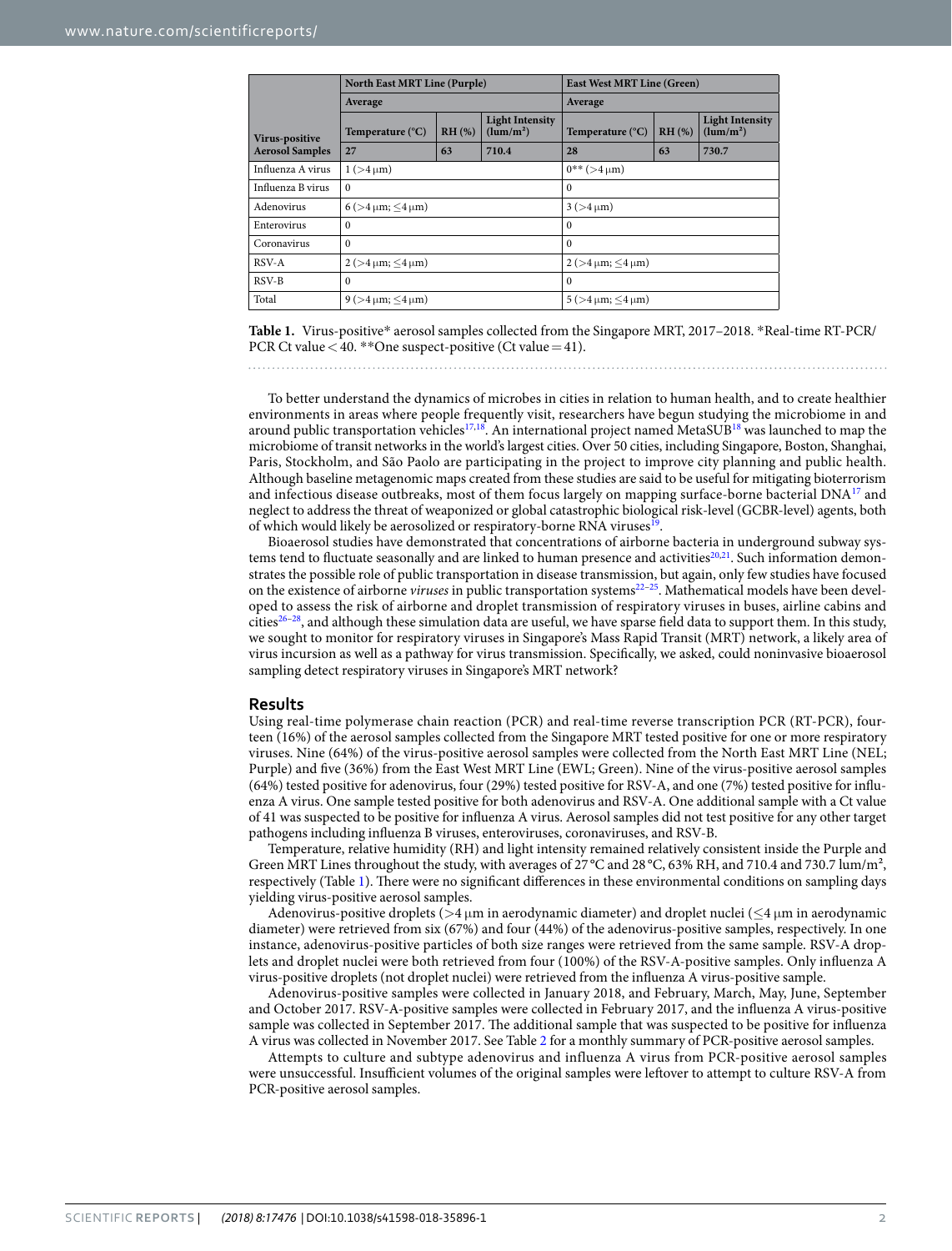<span id="page-2-0"></span>

|                  | Influenza<br>A virus | Influenza<br><b>B</b> virus | <b>Adenovirus</b> | <b>Enterovirus</b>       | Coronavirus | $RSV-A$        | $RSV-B$ |
|------------------|----------------------|-----------------------------|-------------------|--------------------------|-------------|----------------|---------|
| Jan 2017         | —                    |                             |                   | -                        |             |                |         |
| Feb 2017         |                      |                             | $\overline{2}$    |                          |             | $\overline{4}$ |         |
| Mar 2017         | –                    |                             | $\overline{2}$    |                          |             | –              |         |
| Apr 2017         |                      |                             |                   |                          |             |                |         |
| May 2017         |                      |                             | $\mathbf{1}$      | $\overline{\phantom{m}}$ |             |                |         |
| June 2017        |                      |                             | $\mathbf{1}$      |                          |             |                |         |
| <b>July 2017</b> |                      |                             |                   |                          |             |                |         |
| Aug 2017         | -                    |                             |                   | –                        |             |                |         |
| Sept 2017        | $\mathbf{1}$         |                             | $\mathbf{1}$      |                          |             |                |         |
| Oct 2017         | —                    |                             | $\mathbf{1}$      | –                        |             |                |         |
| Nov 2017         | ${\rm suspect^{**}}$ |                             |                   |                          |             |                |         |
| Dec 2017         | —                    |                             |                   | –                        |             |                |         |
| Jan 2018         |                      |                             | $\mathbf{1}$      |                          |             |                |         |

**Table 2.** Monthly virus-positive\* aerosol sample detections from the Singapore MRT, 2017–2018. \*Real-time RT-PCR/PCR Ct value  $<$  40. \*\*Real-time RT-PCR Ct value = 41.

#### **Discussion**

To our knowledge, this is the frst time molecular evidence for any infectious respiratory agent has been collected from Singapore's MRT. Our results suggest that bioaerosol sampling might have a practical application for pathogen detection in public areas such as subway systems. Bioaerosol sampling in the feld provides a noninvasive way to monitor and characterize the community of aerosolized respiratory viruses that regularly infect the public, as well as potentially detect or discover novel pathogens with pandemic potential, such as the infuenza A(H7N9) virus. Additionally, a bioaerosol sampling system is advantageous as it does not require collecting individual samples from human subjects, nor informed consent.

Although this pilot study provides important qualitative data (i.e., molecular presence of respiratory viruses in the MRT), it is important to note that solely detecting viral DNA/RNA in the air does not determine that a virus is successfully transmitted through the air. Cultures in this study were negative and therefore the viruses detected may have been non-viable. However, studies have demonstrated that upon the frst ~15minutes of aerosolization, viruses tend to decay the most rapidly[29](#page-5-25),[30](#page-5-26), and therefore it is possible that the viability of the viruses captured in our study rapidly decreased during sample collection and transport. Moreover, temperature and RH have been widely understood to influence the viability of aerosolized viruses<sup>31</sup>. However, novel research has recently demonstrated that the viability of aerosolized infuenza virus is independent of RH when the aerosol composition includes human bronchial epithelial (HBE) extracellular material (ECM)<sup>32</sup>, indicating that the influence of RH is more so on the rate of aerosol deposition afer expulsion, which in turn, infuences the overall concentration of viral aerosols in the environment. Aerosols tend to deposit onto surfaces more quickly at higher RH levels (>50%), suggesting that greater time spent in controlled environments with lower, more comfortable RH levels, could increase the risk of acquiring a respiratory virus via inhalation and respiration. Therefore, the average RH level (63%) on the Singapore MRT is not theoretically conducive to heavy airborne transmission of infuenza viruses.

A likely contributor to the lack of data regarding airborne transmission of viruses is the difculty of detecting respiratory pathogens in the air. Standard detection methods are designed to target viral nucleic acids which are subject to degradation from various environmental stressors (e.g., temperature, humidity, and UV light) as well as physical stress from aerosol sample collection methods, potentially deterring downstream detection. Therefore, high RH levels, in addition to sample degradation, could explain the low recovery of virus-positive aerosol samples in our study. Additionally, viral bioaerosols have notoriously low airborne concentrations, reducing the sensitivity of bioaerosol sampling. Some bioaerosol samplers, such as the NIOSH sampler used in this study, are compact and require a low fow rate which also may reduce sensitivity. Although the air pump fow rate and sample collection times used in our study have been demonstrated to efficiently capture aerosolized influenza virus and RSV RNA $33-35$  $33-35$ , it is possible that these parameters are not optimal for capturing the other respiratory virus DNA/RNA targeted in our study. For example, it is possible that when compared to RNA viruses (e.g., infuenza virus, RSV), adenovirus (a more durable DNA virus) can withstand a higher fow rate and/or longer sampling duration. Furthermore, although each of the assays used to detect viral DNA/RNA in our aerosol samples are highly sensitive, validated, singleplex real-time RT-PCR/PCR assays, specifc detection limits (viral copies per volume of air) were not tested in our laboratory. Therefore, our DNA/RNA detections should not be mistaken as a true representation of the prevalence/densities of these viruses circulating in the air of the MRT, but rather a representation of the viruses our bioaerosol sampling technique is capable of detecting in this environment. To improve the sensitivity and specifcity of bioaerosol sampling, more virus-specifc controlled studies are needed to determine optimal sampling parameters for multiple respiratory viruses.

Airborne microbial concentrations have been demonstrated to fuctuate seasonally in underground subway system[s20.](#page-5-19) However, the Singapore MRT is a controlled environment and therefore environmental conditions remained consistent throughout the study and no signifcant diferences were recorded on days yielding virus-positive samples. Furthermore, unlike temperate climates with distinct seasons, Singapore has a tropical rainforest climate with high temperatures and humidity levels year-round, with little monthly variation. Therefore, Singapore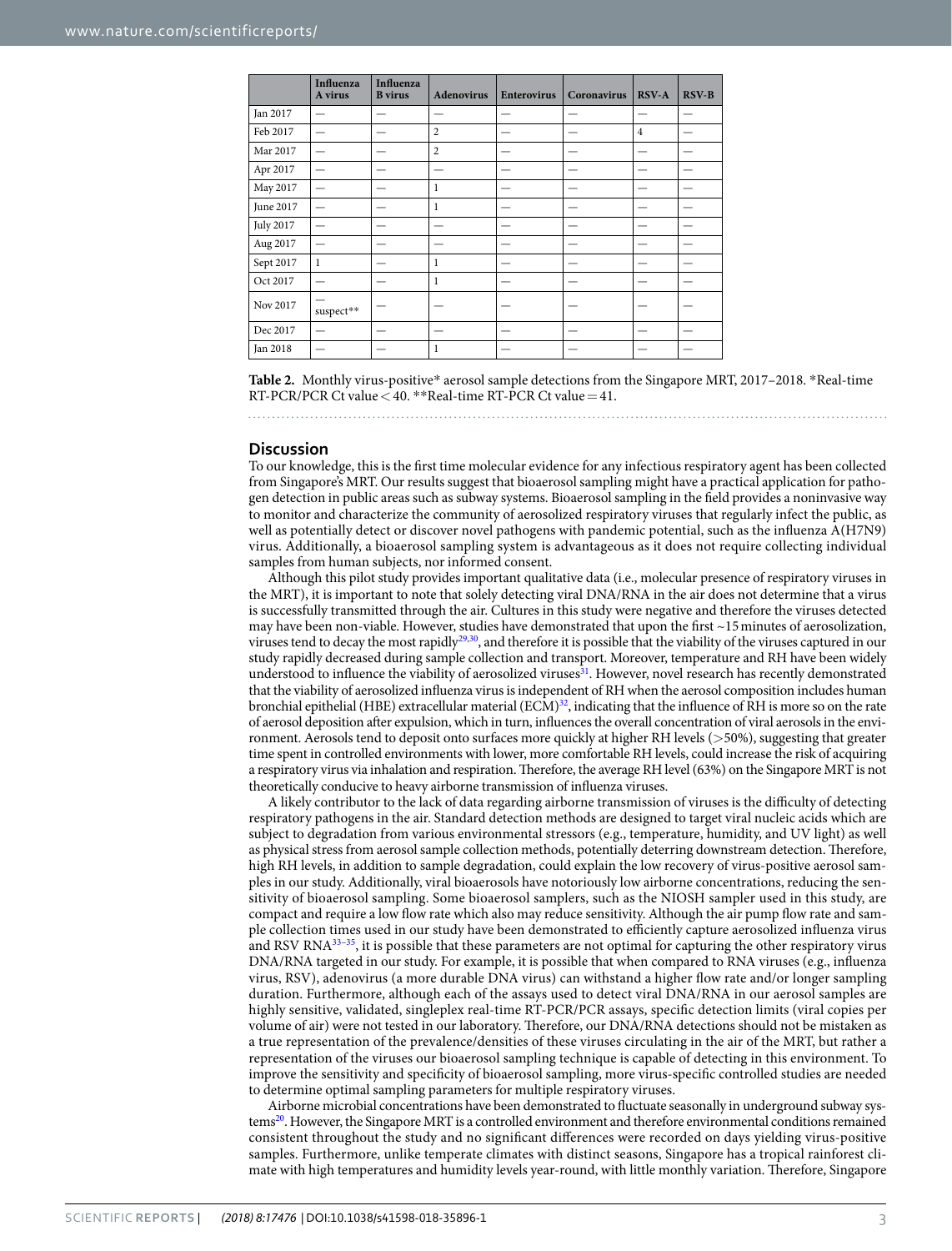

**Figure 1.** Aerosol sampler attached to a personal backpack carrying an SKC Airchek pump worn by researchers.

experiences infuenza outbreaks year-round, with two peak periods (April–June and September–December). Although we were able to stratify our pilot study data by month, our results are too limited to properly assess a correlation between virus-positive aerosols and Singapore's peak infuenza periods. However, it is notable that the infuenza A virus-positive and suspect-positive aerosol samples were both detected during Singapore's second peak infuenza period in 2017. Additionally, RSV-A-positive aerosols were collected during weeks of increased polyclinic attendances for acute respiratory infections in Singapore<sup>[36](#page-6-1)</sup>. Adenovirus-positive aerosols were collected during weeks of increased, average and decreased polyclinic attendances for acute respiratory infections<sup>36</sup>. A larger study yielding more aerosol samples over a longer duration would be needed to further characterize the relationship between bioaerosols in the MRT and community health data in Singapore.

<span id="page-3-0"></span>

Quickly identifying and robustly tracking respiratory threats are fundamental steps in an early emergency response to a pandemic. A bioaerosol sampling system is advantageous in this regard as it does not require the timely acquisition of ethical/IRB approvals and informed consent needed to collect individual samples from human subjects. If an outbreak is suspected or underway, bioaerosol samplers can be immediately deployed in high-risk areas, yielding results within a minimum of ~8 hours. Moreover, if bioaerosol samplers are proactively used to monitor high-risk areas, initial results turnaround times are nearly cut in half, as sample collection time is  $\sim$ 3–4 hours. Proactively monitoring for respiratory viruses also eliminates the risk of missing the time window of exposure to pandemic viruses in high-risk areas and would allow a more robust surveillance, which could be benefcial when the etiologic agent is known but the route of exposure is not fully understood.

Our bioaerosol sampling method also size-fractionates virus-laden particles, which can help measure the proportion of exposure to droplets versus droplet nuclei (i.e., inhalable versus respirable particles) in multiple environments and climates, which is important when assessing the type or severity of disease (e.g., an upper versus lower respiratory tract infection) that might follow. However, the full extent of exposure cannot be determined without measuring viral load. Our study falls short in that we did not quantify the viral load in our aerosol samples, making it difcult to compare our results with quantitative aerosol studies. In the future, we will implement a dilution series of positive controls into our real-time RT-PCR/PCR assay protocols to create a standard curve that can be used to accurately quantify the viral load in each aerosol sample.

When compared to a mobile/personal bioaerosol sampling method such as the one used in our study, a stationary sampling method is arguably a more practical approach to conducting disease surveillance.

However, the use/installation of stationary samplers on the MRT would likely require permission from governmental authorities. Strapping the bioaerosol samplers to our bodies was the least invasive way for our team to recover molecular evidence of aerosolized respiratory viruses on the Singapore MRT. As this type of research is new to Singapore, the wellbeing of Singapore's civilians was carefully considered and therefore, researchers wore their Duke-NUS employee badges while sampling, and our laboratory's name was stitched onto the sampling backpacks (Fig. [1\)](#page-3-0) for transparency. Similar to a study measuring the risk of exposure to aerosolized infuenza virus among healthcare workers in an emergency department during influenza season<sup>37</sup>, strapping the samplers to personal backpacks allowed us to detect personal exposure to aerosolized viruses and provide insight into the efficacy of potential interventions (e.g., air/surface decontamination, and wearing face masks when infectious). Moreover, with evidence validating the notion that MRT riders are at risk of exposure to respiratory viruses, we hope to motivate scientists to conduct similar feld studies to unveil the true risk of exposure while using public transportation, as data on this topic are scarce. Field studies may also inspire bioengineers and scientifc instrument companies to design and test improved bioaerosol sampling such that it might be employed in a more widespread fashion to surveil for respiratory threats.

In conclusion, our study suggests that when combined with molecular diagnostics, aerosol sampling has promising potential to work as a noninvasive tool to monitor for respiratory pathogens in public areas. Additional studies are needed to assess a possible contribution of aerosol sampling to public health surveillance during periods of increased risk.

#### **Methods**

**Bioaerosol sampling.** From January 2017 through January 2018, National Institute for Occupational Safety and Health (NIOSH) BC 251 2-stage aerosol samplers were used to collect aerosol samples from the following Singapore Mass Rapid Transit (MRT) heavy rail lines: East West Line (EWL; green), and North East Line (NEL; purple). MRT lines were selected for their high capacity (~1,600 passengers per 6-car train), frequent use, and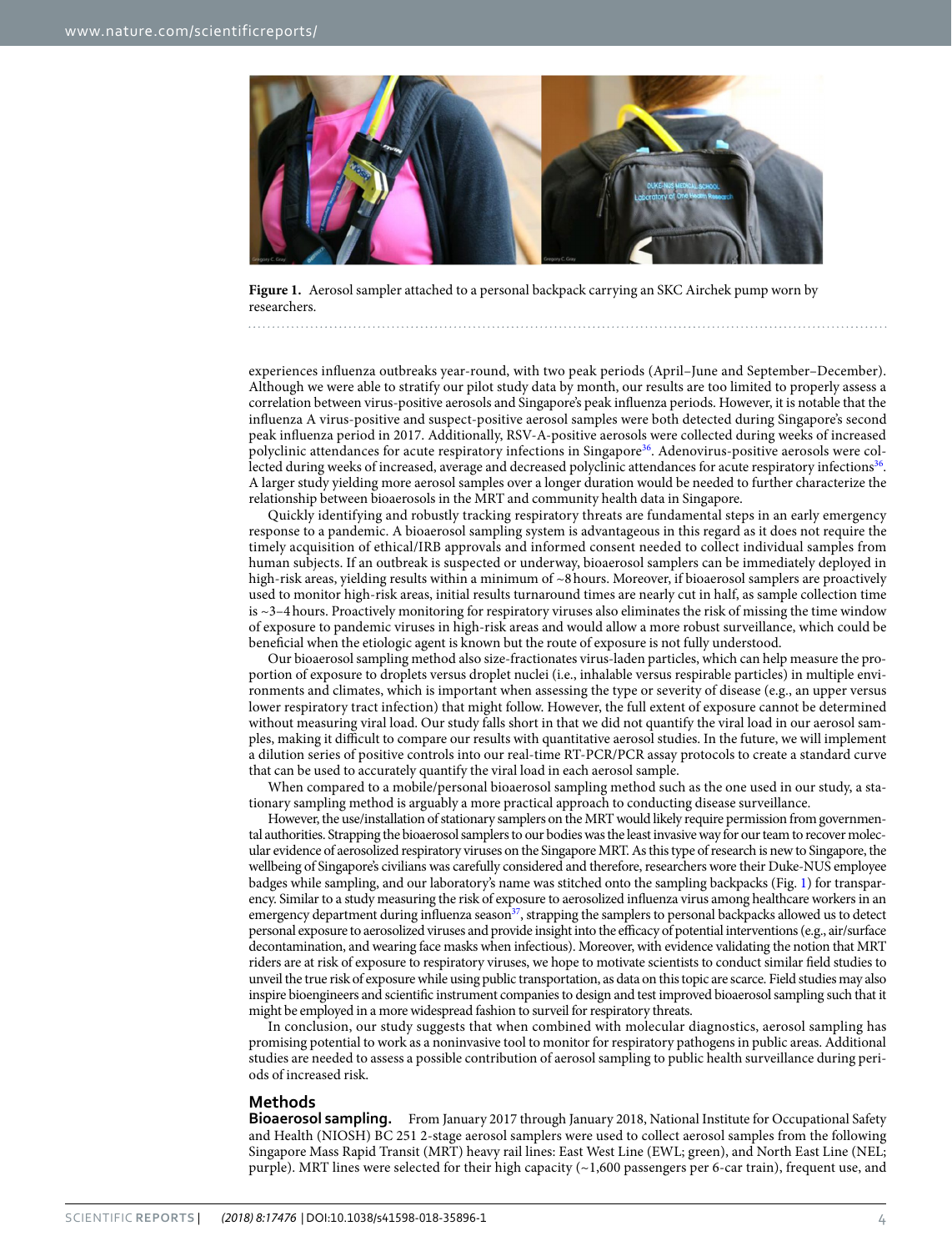connection to high-traffic public areas. The EWL was specifically chosen for its connection to Changi Airport, and the NEL for its connection to downtown Singapore.

Aerosol samples were collected weekly, with occasional interruptions, during peak ridership (~267 passengers/car or 5 pax/m2 ) from 7:30–9:00 and 17:30–19:00 on Wednesdays. Sampling days varied occasionally due to public holidays and the researchers' availability. Using a 2-foot (61 cm) long piece of ¼" (0.635 cm) Tygon tubing, NIOSH samplers were connected to AirChek® TOUCH Sample Pumps (SKC, Eighty Four, Pennsylvania) carried inside personal backpacks worn by the researchers. Both straps were tightened around the shoulders to secure the backpack against the researcher's back. NIOSH samplers were securely fastened to the front of the backpacks (on or above the researcher's heart) using Velcro (Fig. [1\)](#page-3-0). For each separate MRT line (i.e., green and purple), the same assembled NIOSH sampler was used for both AM and PM sampling sessions. To ensure all researchers followed the same sampling protocol, each researcher sampled one of the middle train-cars and remained standing with intermittent walking throughout each sampling session. Between AM and PM sampling sessions, sampler inlets were covered with electrical tape and the assembled samplers were refrigerated. All of the material collected by one NIOSH sampler during 3hours of sampling was counted as one aerosol sample.

Before aerosol sampling, air pumps were calibrated to sample at 3.5 L min<sup>−</sup><sup>1</sup> collecting a total of 630 L of air per MRT line each week. Calibration was performed by inserting the sampler into a calibration adaptor (designed for NIOSH samplers) attached to an SKC check-mate calibrator. NIOSH samplers were engineered to separate collected particles into three size fractions:  $>4 \mu m$ ,  $1-4 \mu m$ , and  $< 1 \mu m$  in diameter<sup>[33](#page-5-29)</sup>. Prior to molecular analysis, the particles collected in the  $1-4 \mu m$  and  $\langle 1 \mu m$  size fractions were combined (see sample processing below). Therefore, our study reports molecular results for two particle size fractions (droplets  $>4 \mu m$  and droplet nuclei  $\leq$ 4  $\mu$ m). If processed directly, the minimum time duration between the start of sample collection and reporting of assay results (for one, 3hr aerosol sample) was 14hours. However, most of the DNA/RNA extracted from the aerosol samples was stored at −80 °C and analyzed in monthly batches. NIOSH samplers were rinsed with deionized water and soaked in 70% ethanol between each sampling day and a swab sample of the sterilized NIOSH sampler interior was used as a negative control sample for each sampling day. Negative control swabs were transferred to tubes containing 1 mL of 0.5% BSA solution, vortexed for 15 seconds, and discarded. Negative control sample solutions were stored at −80 °C prior to further analyses.

**Environmental data collection.** Ambient temperature, relative humidity (RH) and light intensity were logged during each sampling session using portable HOBO data loggers (Onset; Bourne, MA, USA) tied to the sampling backpacks worn by the researchers. Using Bluetooth Low Energy Technology, each HOBO data logger wirelessly transmitted data to the researcher's mobile device using the HOBOmobile application. Once sampling was complete, researchers used the application to stop the data logger and convert the data fle to an excel fle before sending the data to a designated research assistant's email address. Data were then recorded onto a master excel fle.

**Sample processing.** A UV-sterilized Biological Safety Cabinet Class II and sterile consumables and equipment were used to process samples. Using a flter-handling kit (225–8372; SKC), each polytetrafuoroethylene (PTFE) flter was removed from the NIOSH sampler cassettes and transferred to a 50 mL Falcon tube and vortexed while dry for 5 seconds. To minimize cross-contamination, forceps were sterilized with 70% ethanol in between each flter transfer. One milliliter of 0.5% BSA solution was then added to each 50mL Falcon tube containing a flter and vortexed again for 15 seconds. One milliliter of 0.5% Bovine Serum Albumin (BSA) solution was added to each 1.5 mL conical tube from the NIOSH samplers and vortexed for 10 seconds. Using cryotube vials, the BSA solutions from the 50mL Falcon tubes containing flters were pooled together with their respective 1.5mL conical tube sample. Two milliliters of BSA solution were added to each 15mL Falcon tube from the NIOSH samplers, vortexed for 15 seconds, and transferred to cryotube vials.

**Nucleic acid extraction and real-time RT-PCR/PCR.** DNA/RNA was extracted from 0.5 mL of each aerosol sample and negative control sample solution using the QIAamp Viral RNA kit and QIAamp DNA Blood kit (Qiagen) following the manufacturer's instructions. Using previously validated probe-based molecular assays<sup>38–42</sup> adapted to the Duke-NUS Laboratory of One Health Research, extracted RNA was tested for the presence/absence of infuenza A and B viruses, enteroviruses, coronaviruses, and RSV subtypes A and B using superscript III One-step real-time RT-PCR with Platinum Taq Polymerase. RSV-A and RSV-B assays were not adapted to our laboratory during the time of sampling and therefore were performed 3 months afer the last aerosol sample was collected. Extracted DNA was tested for the presence/absence of adenoviruses by real-time PCR<sup>43</sup> using a QuantiNova Probe PCR kit (Qiagen). Three negative control reactions (no template) were included in each real-time RT-PCR/PCR assay. A positive aerosol sample was one in which virus was detected in one or more of the NIOSH sampler stages, with a Ct value<40. Stage 2 (1.5mL tube) and stage 3 (flter) were combined to represent respirable particles (i.e., droplet nuclei  $\leq 4 \mu m$  in diameter) compared with particles that are only inhalable (i.e., droplets  $>4 \mu m$  in diameter) collected in stage 1 (15 mL tube).

**Cell culture and DNA sequencing.** Virus-positive samples were tested for viability using cell culture. First, 500μL of each adenovirus-positive aerosol sample was inoculated into A549 cells (ATCC) with Dulbecco's Modifed Eagle Medium (DMEM) 2% (v/v) Fetal Bovine Serum (FBS) and incubated at 37 °C. MDCK cells were used to culture the infuenza A virus-positive and suspect-positive aerosol samples. Inoculated shell vials were then observed for cytopathic efect 72 hours afer inoculation, and daily for ten days aferwards. Observation of cytopathic efect was used to score positive or negative cultures. RSV-positive samples were not tested for viability as RSV assays were not performed until afer all of the original aerosol sample material had been used for DNA/RNA extraction, leaving us with no original sample material to perform cell culture on RSV-positive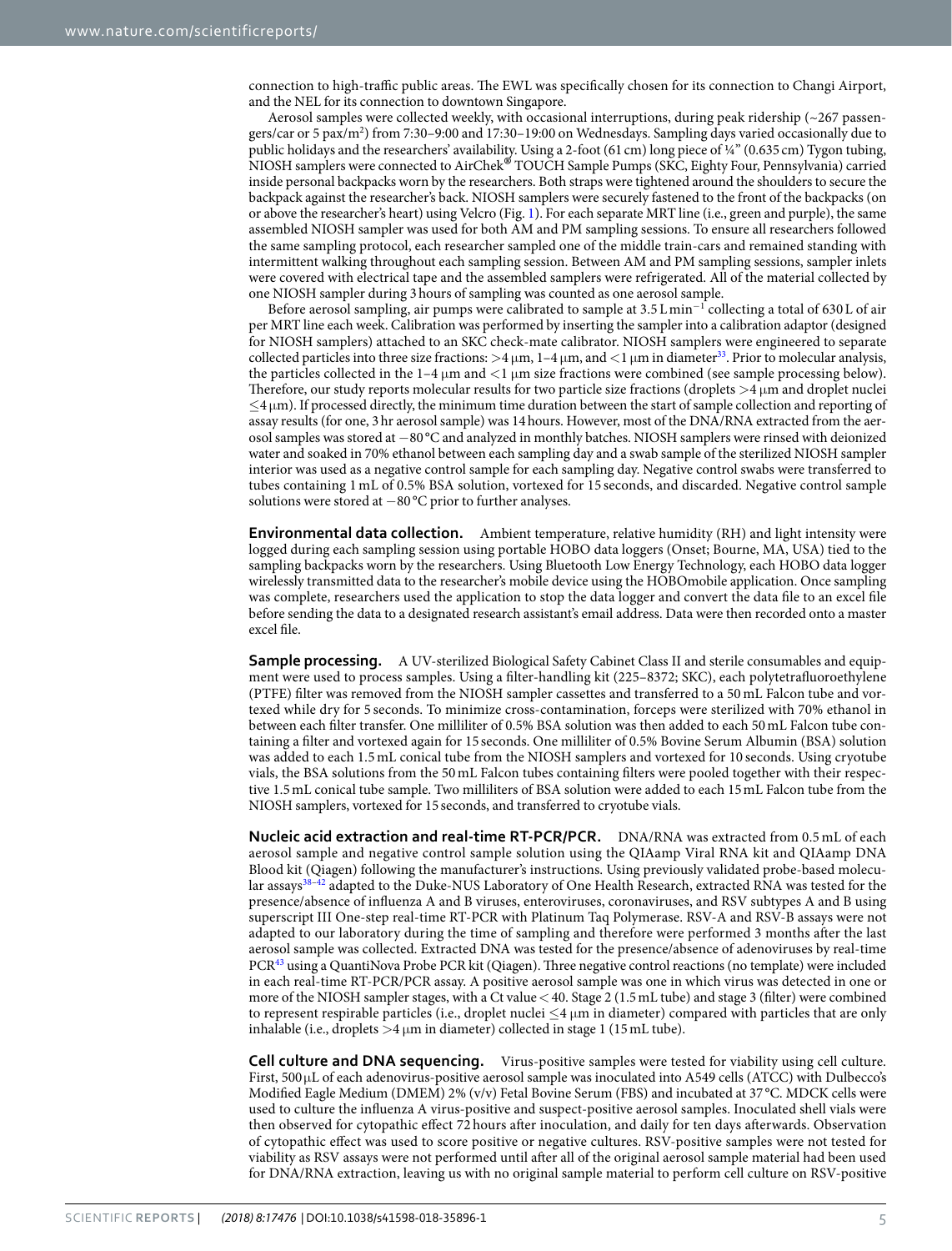samples. Extracted DNA from adenovirus-positive aerosol samples was typed using conventional PCR targeting the hexon (predicted amplicon size 764–896bp) and fber gene (predicted amplicon size according to species: A 1444–1537bp; B 670–772bp; C 1988–2000bp; D 1205–1221bp; E 967bp; F 541–586bp).

#### **Declarations**

The findings and conclusions in this report are those of the authors and do not necessarily represent the official position of the US Centers for Disease Control and Prevention.

#### **Availability of Data and Material**

The datasets generated and/or analyzed during this study are available from the corresponding author on reasonable request.

#### **References**

- <span id="page-5-0"></span>1. Singapore Ministry of Health. Epidemiology and control of SARS in Singapore. Epidemiological news bulletin. **29**:7, [https://www.](https://www.moh.gov.sg/content/dam/moh_web/Statistics/Epidemiological_News_Bulletin/2003/enb07_03w_0.pdf) [moh.gov.sg/content/dam/moh\\_web/Statistics/Epidemiological\\_News\\_Bulletin/2003/enb07\\_03w\\_0.pdf](https://www.moh.gov.sg/content/dam/moh_web/Statistics/Epidemiological_News_Bulletin/2003/enb07_03w_0.pdf). Accessed 27 April 2018 (2003).
- <span id="page-5-1"></span>2. Cutter, J. L. *et al*. Outbreak of pandemic infuenza A (H1N1- 2009) in Singapore, May to September 2009. *Ann Acad Med Singapore* **39**, 273–82 (2010).
- <span id="page-5-2"></span>3. Singapore Ministry of Health. Communicable diseases surveillance in Singapore 2012, [https://www.moh.gov.sg/content/moh\\_web/](https://www.moh.gov.sg/content/moh_web/home/Publications/Reports/2013/Communicable_Diseases_Surveillance_in_Singapore_2012.html) [home/Publications/Reports/2013/Communicable\\_Diseases\\_Surveillance\\_in\\_Singapore\\_2012.html](https://www.moh.gov.sg/content/moh_web/home/Publications/Reports/2013/Communicable_Diseases_Surveillance_in_Singapore_2012.html). Accessed 27 April 2018.
- <span id="page-5-3"></span>4. Chan, K. P. *et al*. Epidemic Hand, Foot and Mouth Disease caused by human enterovirus 71, Singapore. *Emerg Infect Dis.* **9**(1), 78–85  $(2003)$
- <span id="page-5-4"></span>5. Singapore Ministry of Health. Middle East Respiratory Syndrome Coronavirus (MERS-CoV). Health Advisory (January 2018). [https://www.moh.gov.sg/content/moh\\_web/home/pressRoom/Current\\_Issues/2014/middle-east-respiratory-syndrome](https://www.moh.gov.sg/content/moh_web/home/pressRoom/Current_Issues/2014/middle-east-respiratory-syndrome-coronavirus)[coronavirus–mers-cov-.html.](https://www.moh.gov.sg/content/moh_web/home/pressRoom/Current_Issues/2014/middle-east-respiratory-syndrome-coronavirus) Accessed 27April 2018.
- <span id="page-5-5"></span>6. Azhar, E. I. *et al*. Detection of the Middle East respiratory syndrome coronavirus genome in an air sample originating from a camel barn owned by an infected patient. *MBio.* **5**(4), e01450–14 (2014).
- <span id="page-5-6"></span>7. Wong, T. Y. *et al*. A cross-sectional study of primary-care physicians in Singapore on their concerns and preparedness for an Avian Infuenza outbreak. *Ann Acad Med Singapore.* **37**, 458–64 (2008).
- <span id="page-5-8"></span><span id="page-5-7"></span>8. Lee, H. K. *et al*. Diagnostic testing for pandemic infuenza in Singapore. *Te Journal of Molecular Diagnostics* **12**(5), 636–43 (2010). 9. World Health Organization. Human infection with avian infuenza A(H7N4)virus – China. 2018, [http://www.who.int/csr/don/22](http://www.who.int/csr/don/22-february-2018-ah7n4-china/en/)
	- [february-2018-ah7n4-china/en/](http://www.who.int/csr/don/22-february-2018-ah7n4-china/en/). Accessed 27April 2018.
- <span id="page-5-9"></span>10. Food and Agriculture Organization of the United States. H7N9 situation update, [http://www.fao.org/ag/againfo/programmes/en/](http://www.fao.org/ag/againfo/programmes/en/empres/h7n9/situation_update.html) [empres/h7n9/situation\\_update.html.](http://www.fao.org/ag/againfo/programmes/en/empres/h7n9/situation_update.html) Accessed 27 April 2018 (2018).
- <span id="page-5-10"></span>11. World Health Organization. Disease Outbreak News,<http://www.who.int/csr/don/en/>. Accessed 27 April 2018.
- <span id="page-5-11"></span>12. Roos, R. Study puts global 2009 pandemic H1N1 infection rate at 24%. University of Minnesota CIDRAP News. 2013, [http://www.](http://www.cidrap.umn.edu/news-perspective/2013/01/study-puts-global-2009-pandemic-h1n1-infection-rate-24) [cidrap.umn.edu/news-perspective/2013/01/study-puts-global-2009-pandemic-h1n1-infection-rate-24](http://www.cidrap.umn.edu/news-perspective/2013/01/study-puts-global-2009-pandemic-h1n1-infection-rate-24). Accessed 20 October 2017.
- <span id="page-5-12"></span>13. The Straits Times. China's new H7N9 bird flu strain has pandemic potential: US study, [http://www.straitstimes.com/world/united](http://www.straitstimes.com/world/united-states/chinas-new-h7n9-bird-flu-strain-has-pandemic-potential-us-study)[states/chinas-new-h7n9-bird-fu-strain-has-pandemic-potential-us-study.](http://www.straitstimes.com/world/united-states/chinas-new-h7n9-bird-flu-strain-has-pandemic-potential-us-study) Accessed 20 October 2017 (2017).
- <span id="page-5-13"></span>14. Ke C. *et al*. Human infection with highly pathogenic avian infuenza A(H7N9) virus, China. *Emerg Infect Dis*. **23**(8):1332–1340 [https://doi.org/10.3201/eid2308.170600.](http://dx.doi.org/10.3201/eid2308.170600) Accessed 20 October 2017 (2017).
- <span id="page-5-14"></span>15. Khan, K. *et al*. Spread of a novel infuenza A (H1N1) virus via global airline transportation. *N Engl J Med.* **361**, 212–4 (2009).
- <span id="page-5-15"></span>16. Imai *et al*. A highly pathogenic avian H7N9 infuenza virus isolated from a human is lethal in some ferrets infected via respiratory
- <span id="page-5-16"></span>droplets. Cell Host & Microbe. [https://doi.org/10.1016/j.chom.2017.09.008.](http://dx.doi.org/10.1016/j.chom.2017.09.008.) Accessed 20 October 2017 (2017). 17. Afshinnekoo, E. *et al*. Geospatial resolution of human and bacterial diversity with city-scale metagenomics. *Cell Systems.* **1**(1), 72–87
- <span id="page-5-17"></span>(2015). 18. The MetaSUB International Consortium. The Metagenomics and Metadesign of the Subways and Urban Biomes (MetaSUB) International Consortium inaugural meeting report. *Microbiome.* **4**, 24 (2016).
- <span id="page-5-18"></span>19. Johns Hopkins Center for Health Security. Te characteristics of pandemic pathogens. May. Retrieved 2018 June 11 from, [http://](http://www.centerforhealthsecurity.org/about-the-center/pressroom/press_releases/2018-05-10_characteristics-of-pandemic-pathogens.html) [www.centerforhealthsecurity.org/about-the-center/pressroom/press\\_releases/2018-05-10\\_characteristics-of-pandemic-pathogens.](http://www.centerforhealthsecurity.org/about-the-center/pressroom/press_releases/2018-05-10_characteristics-of-pandemic-pathogens.html) [html](http://www.centerforhealthsecurity.org/about-the-center/pressroom/press_releases/2018-05-10_characteristics-of-pandemic-pathogens.html) (2018).
- <span id="page-5-19"></span>20. Heo, K. J. & Lee, B. U. Seasonal variation in the concentrations of culturable bacterial and fungal aerosols in underground subway systems. *Journal of Aerosol Science.* **92**, 122–9 (2016).
- <span id="page-5-20"></span>21. Heo, K. J., Lim, C. E., Kim, H. B. & Lee, B. U. Efects of human activities on concentrations of culturable bioaerosols in indoor air environments. *Journal of Aerosol Science.* **104**, 58–65 (2017).
- <span id="page-5-21"></span>22. Nasir Z. A., Campos L. C., Christie N., Colbeck I. Airborne biological hazards and urban transport infrastructure: current challenges and future directions. *Environmental Science and Pollution Research*. Aug 1;23(15):15757–66 (2016).
- 23. Mohr O. *et al*. Evidence for airborne infectious disease transmission in public ground transport–a literature review. *Eurosurveillance*. Aug 30;**17**(35):20255 (2012).
- 24. Browne, A., St-Onge Ahmad, S., Beck, C. R. & Nguyen-Van-Tam, J. S. The roles of transportation and transportation hubs in the propagation of infuenza and coronaviruses: a systematic review. *Journal of travel medicine*. Jan 18;23(1):tav002 (2016).
- <span id="page-5-22"></span>25. Triadó‐Margarit, X. *et al*. Bioaerosols in the Barcelona subway system. *Indoor air. May* **27**(3), 564–75 (2017).
- <span id="page-5-23"></span>26. Zhu, S., Srebric, J., Spengler, J. D. & Demokritou, P. An advanced numerical model for the assessment of airborne transmission of infuenza in bus microenvironments. *Building and Environment.* **47**, 67–75 (2012).
- 27. Hertzberg, V. S., Weiss, H., Elon, L., Si, W. & Norris, S. L. FlyHealthy Research Team. Behaviors, movements, and transmission of droplet-mediated respiratory diseases during transcontinental airline fights. *Proceedings of the National Academy of Sciences*. Mar 14:201711611 (2018).
- <span id="page-5-24"></span>28. Mei S. *et al*. Simulating city-level airborne infectious diseases. *Computers*, *Environment and Urban Systems*. May 1;51:97–105 (2015).
- <span id="page-5-25"></span>29. Noti, J. D. *et al*. High humidity leads to loss of infectious infuenza virus from simulated coughs. *PLoS One.* **8**(2), e57485 (2013).
- <span id="page-5-26"></span>30. Harper, G. J. Airborne micro-organisms: survival tests with four viruses. *J Hyg (Lond).* **59**, 479–86 (1961).
- <span id="page-5-27"></span>31. Tang J. W. Te efect of environmental parameters on the survival of airborne infectious agents. *Journal of the Royal Society Interfac*e. Dec 6;**6**(Suppl 6):S737–46 (2009).
- <span id="page-5-28"></span>32. Kormuth, K. A. *et al*. Infuenza virus infectivity is retained in aerosols and droplets independent of relative humidity. *Te Journal of infectious diseases*. Jun 7 (2018).
- <span id="page-5-29"></span>33. Blachere, F. M. *et al*. Measurement of airborne infuenza virus in a hospital emergency department. *Clin Infect Dis.* **48**(4), 438–40  $(2009)$
- 34. Cao, G., Noti, J. D., Blachere, F. M., Lindsley, W. G. & Beezhold, D. H. Development of an improved methodology to detect infectious airborne infuenza virus using the NIOSH bioaerosol sampler. *Journal of Environmental Monitoring: JEM. Dec* **13**(12), 3321 (2011).